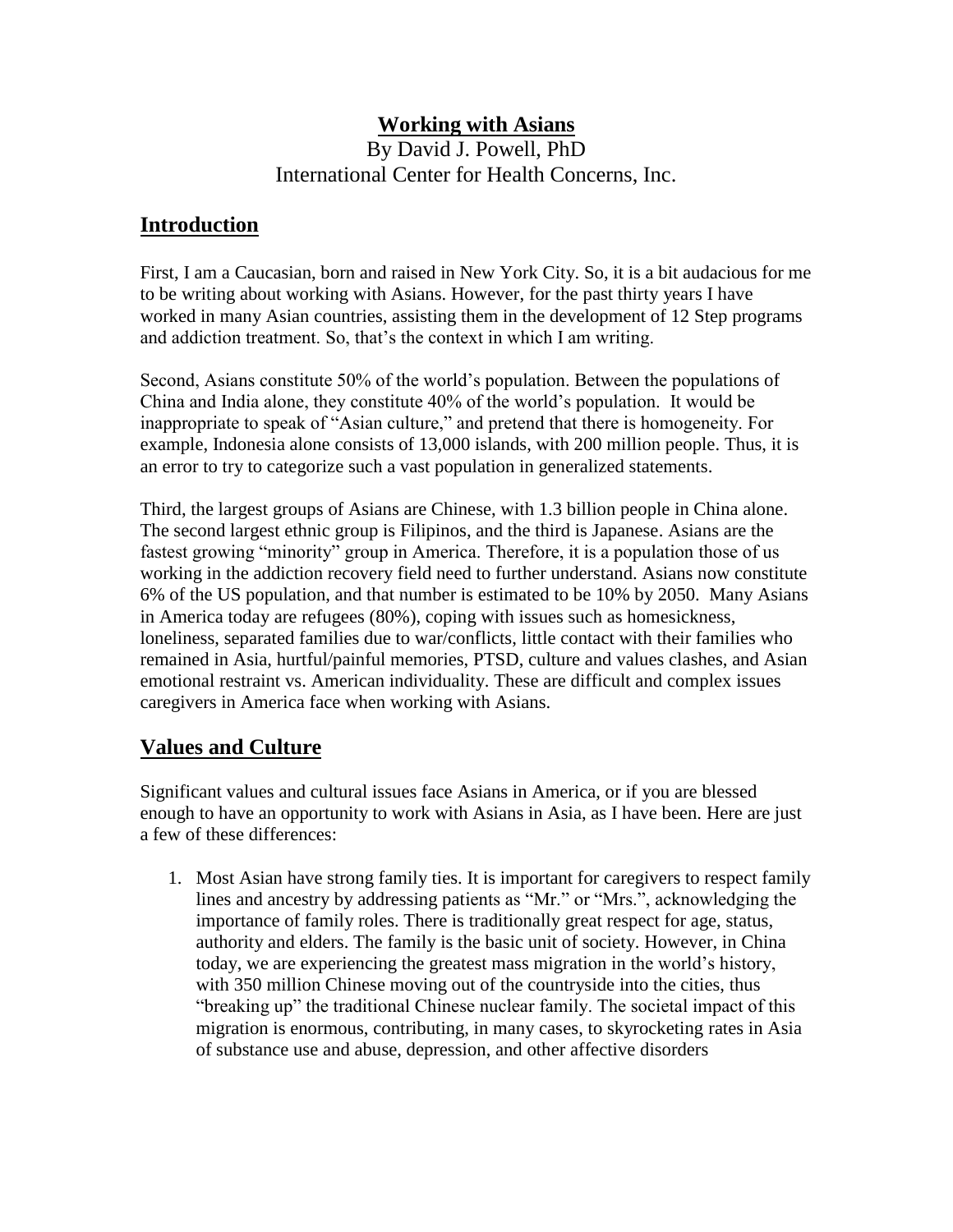- 2. "Face" is critical to Asians. To "lose face" is shaming, and one can lose face in many ways. A simple example of "face" is always offering the person "an out," saying, "You could do this, or you could do that. What would you prefer?"
- 3. Generally, "internal" family issues are not to be shared externally. Hence, a caregiver might experience low levels of emotional expressiveness, even when dealing with highly emotional, perplexing issues. Reserve, restraint, indirectness and subtleness may be part of their communication with the caregiver. On the other hand, there often is low tolerance for ambiguity, preferring precision to indefinite messages from their doctor.
- 4. "Time" takes on a different meaning in cultures that have been around for millennia. So, when you say to a patient to "come tomorrow" for treatment, that might be too indefinite and misunderstood. "Tomorrow" might be anytime between the next 24 hours or next few weeks.
- 5. Religion plays a central role in many Asian cultures. For example, of the 200 million Indonesians, virtually 100% are Muslim. Indian cultures will see a mixture of Hindus, Buddhists, Muslims, Sikhs, etc. Confucian thought still plays a strong role for some Chinese groups. Singapore is a multi-ethnic, multi-religious blending of Christian, Muslim, Buddhist, Sikh, Hindu, etc. faiths.
- 6. Many Asian nations are patriarchal, with males more valued than females. Some roles are ascribed (assigned by others) and other roles are achieved (based on skills, experience, education, status). This is important for caregivers to understand patients "give" counselors status on the basis of our education. Hence, if you are counseling an Asian, use your title, "doctor," and post your degrees on the wall—they just might think we know something.

# **Ethnic Differences in Mental Health and Treating Asians**

To begin, it is important for westerners to be aware of our possible racism and egocentrism, our biases, stereotypes, and our differing world-views. We need to try to "understand" our patients' culture. We need to cultivate appropriate help-giving practices. A word of caution: no matter now many books you read about Asia, it is difficult for westerners to appreciate the subtleties of the culture. Although I have been visiting Asia for nearly 30 years, I am still making cultural mistakes. For example, it is common for me to go for walks with all of the substance abuse patients from the ward at Beijing Medical University where I have been training and working for nearly a decade. On one occasion, as we approached the door to the hospital, I opened the door and held it for the patients to enter the building—a common courtesy westerners might offer. The patients felt angry and insulted by my insensitivity. They lost face. It is proper for them to hold the door for me. After all, I am "the doctor," and my act of "courtesy" was a sign of disrespect for them. I am constantly, and, at times, embarrassingly learning about Asian culture.

One aspect of racism of the well intended is to see Asians as a "model minority group," having a bias that Asians are easier to work with than other populations because they might seem more compliant and less conflictual. Issues that caregivers need to consider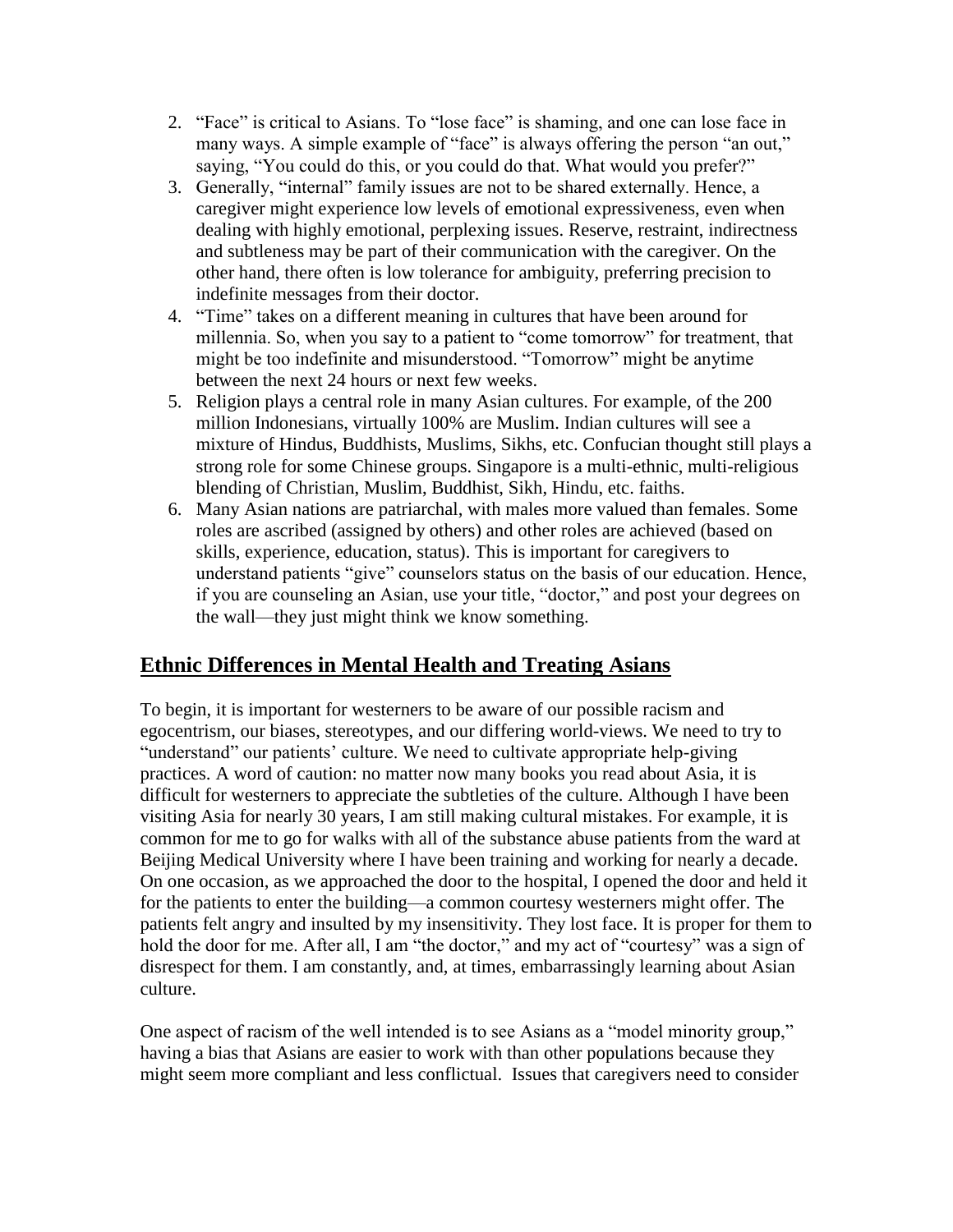when working with Asian Americans are the client's migration history, race and racism they have experienced, class and classism, and the traditional Asian family life cycle.

Also, there are significant ethnic differences when dealing with mental health issues, particularly with first generation Asians living in the West.

- 1. Asians view mental health issues differently than westerners: their experience of pain, what is labeled as a symptom, how they communicate about their pain or symptoms, their beliefs about its causes, their attitudes towards helpers, doctors, and hospitals, and their expectations about treatment.
- 2. It is important that western caregivers appreciate the Asian understanding of somatization. Often, patients will initially come to counselors with somatic complaints: headaches, gas, fatigue, restlessness, appetite, sleep disorders. Thus, we need to move slowly when shifting from physical to emotional issues, saying, "I will consult with your doctor regarding your headaches. Sometimes headaches are related to conflicts. Would you like to talk about any conflicts or stress in your life?" We need to avoid saying physical symptoms are psychological. Asians generally believe mental health issues have an organic basis and prefer holistic concepts of treatment, involving the mind and body.
- 3. There are some personal issues that are more acceptable for which to seek help: financial problems, school/academic issues, career concerns, and parental conflicts. Some mental health problems are viewed as "fire diseases," related to chronic, unresolved anger that leads to bodily imbalance, excessive accumulation of file elements in the body.
- 4. Caregivers need to understand that the first session of treatment is a "crisis" for the patient. Since emotional or issues related to addiction are "personal," and not to be discussed with strangers, an Asian patient must be significantly impaired to seek help. We need to avoid discussion of hospitalization too soon in the process. It is important to consult with the family to approve hospitalizations. We need to provide detailed descriptions of the proposed length of stay in residential treatment, tests involved, and treatment modalities to be used and speak with the family about visitation hours, food, and practical daily living issues.
- 5. On the other hand, telling the full truth might act as a nocebo, the loss of hope (the opposite of placebo). Hence, in China, it remains the tradition that if a patient has cancer, the doctor will tell the family but not the patient, lest the patient become depressed and lose hope. Westerners need to understand that psychotherapy is not expected. The "talking cure" is a foreign concept to most traditional Asians. It is important for the counselor to wait until the client feels comfortable and is ready to discuss emotions and always use restraint when gathering information, especially during the intake process. It is helpful to discuss your role, what will happen, and the possible need for there to be some personal disclosure.
- 6. We need to consider alternative treatment services and avoid discussing long-term care solutions. Lengthy therapy is done by "inexperienced doctors," in their mind. Saying, "Let's talk about what you need to do in the next 6 months," does not work. Instead, we ought to say, "In the next 5 days, write the number of times you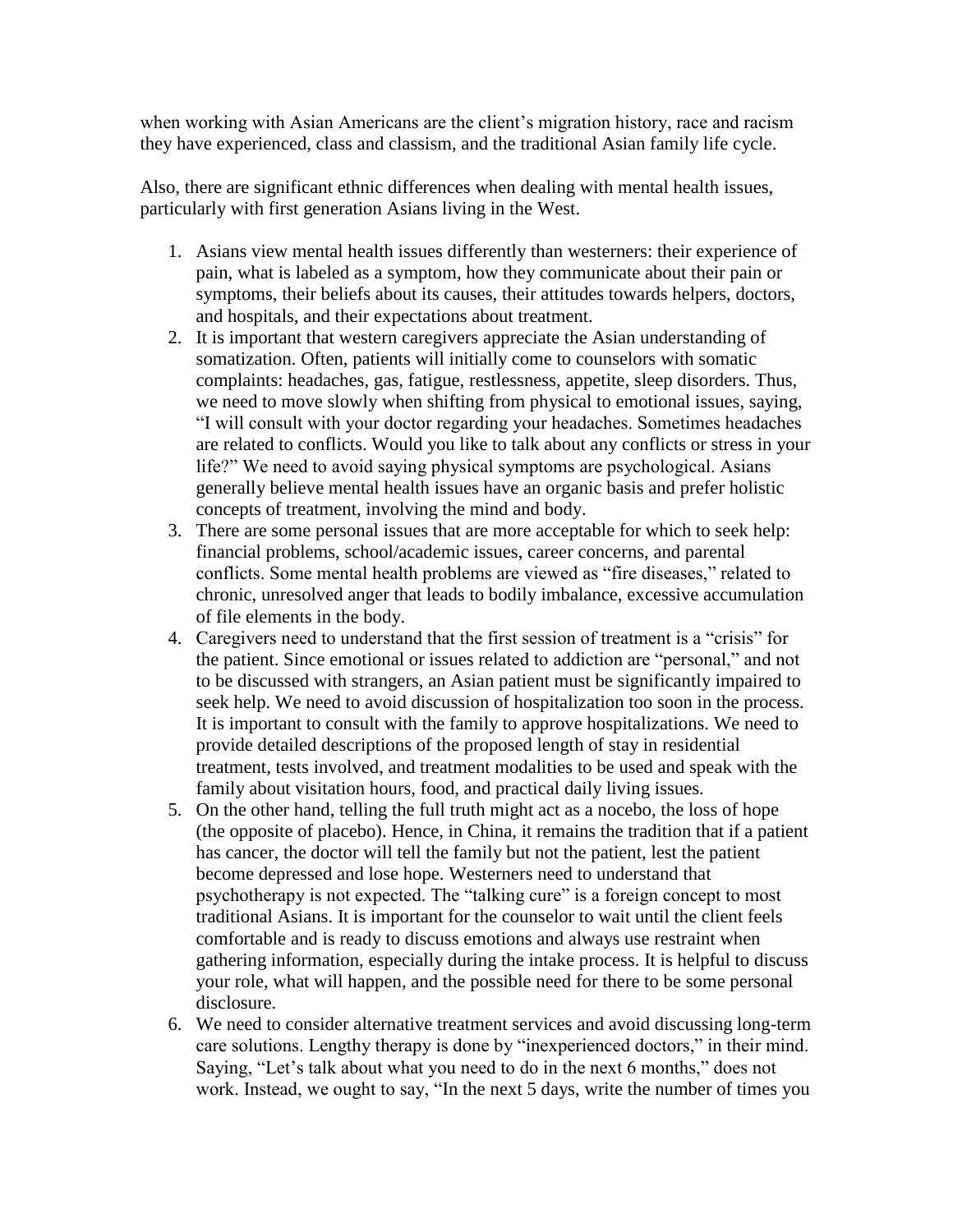and your wife speak about… At our next session we will talk about what you did together."

- 7. Provide tangible/concrete advice and be problem-focused, goal-oriented, seeking symptom relief. Caregivers should avoid emphasizing acquisition of insights. For example, saying, "Mr. Li, you need to change your behavior in a positive way" tells the client nothing. When considering medications, saying "I don't think you need medications" does not offer enough information. Instead, say why not. "To improve your communication with your wife, I would like to recommend a technique that has worked very well with the couples I treat. Medications are another alternative that we might consider later. I will consult with your physician regarding medications." Further, when discussing medications, it is important to thoroughly present the possible side effects with the counselors taking an active/directive role, but always done respectfully, and honoring "face."
- 8. It is important that caregivers understand the role of "will-power" when working with Asians. It is helpful to suggest possible reasons for the client's problems and alternatives that allow the patient to show some personal restraint, control, and will power. Caregivers should give the impression that the problems as solvable, always emphasizing concrete, tangible goals.
- 9. We should expect to be asked personal questions. "Are you married? Do you have any children How much money do you make?" It is not uncommon for me to be asked by my Chinese patients about the size of my house in America, how many rooms do we have. This is a double bind, for if we tell them the size of our homes, they might lose face, given the tiny apartments by comparison in which most Chinese families live. However, we also need to remember that strict neutrality is seen as indifference.
- 10. We need to expect some degree of formalism and conversational distance. We should try to avoid making jokes that might be a sign to the patient of unprofessionalism on our part. Prolonged, direct eye contact is disrespectful, particularly when directed at an authority figure.
- 11. Some degree of therapist's self-disclosure is expected. Patients expect you to give advice, direction and advocacy. The key factors affecting therapy are the installation of hope, fostering trust, and treatment models that make sense to the client.
- 12. Counselors should allow the client to define the physical distance in the session by our sitting first, and allowing the client to sit where they wish. Further, Asian clients seem to do best with rational, logical, structured approaches to therapy vs. affective and reflective orientations.
- 13. For Asian Americans, living in the U.S., a counselor might anticipate intergenerational conflicts over culture and the acculturation and assimilation process into being "American." They may speak of the values clashes between themselves and their families, either the parents who reside with them in the U.S. or their families remaining back in Asia.
- 14. In the first session it is helpful to mention your experience working with similar problems as a means of establishing your credibility, by saying, "In my experience with many similar cases...." Or "In my professional judgment...."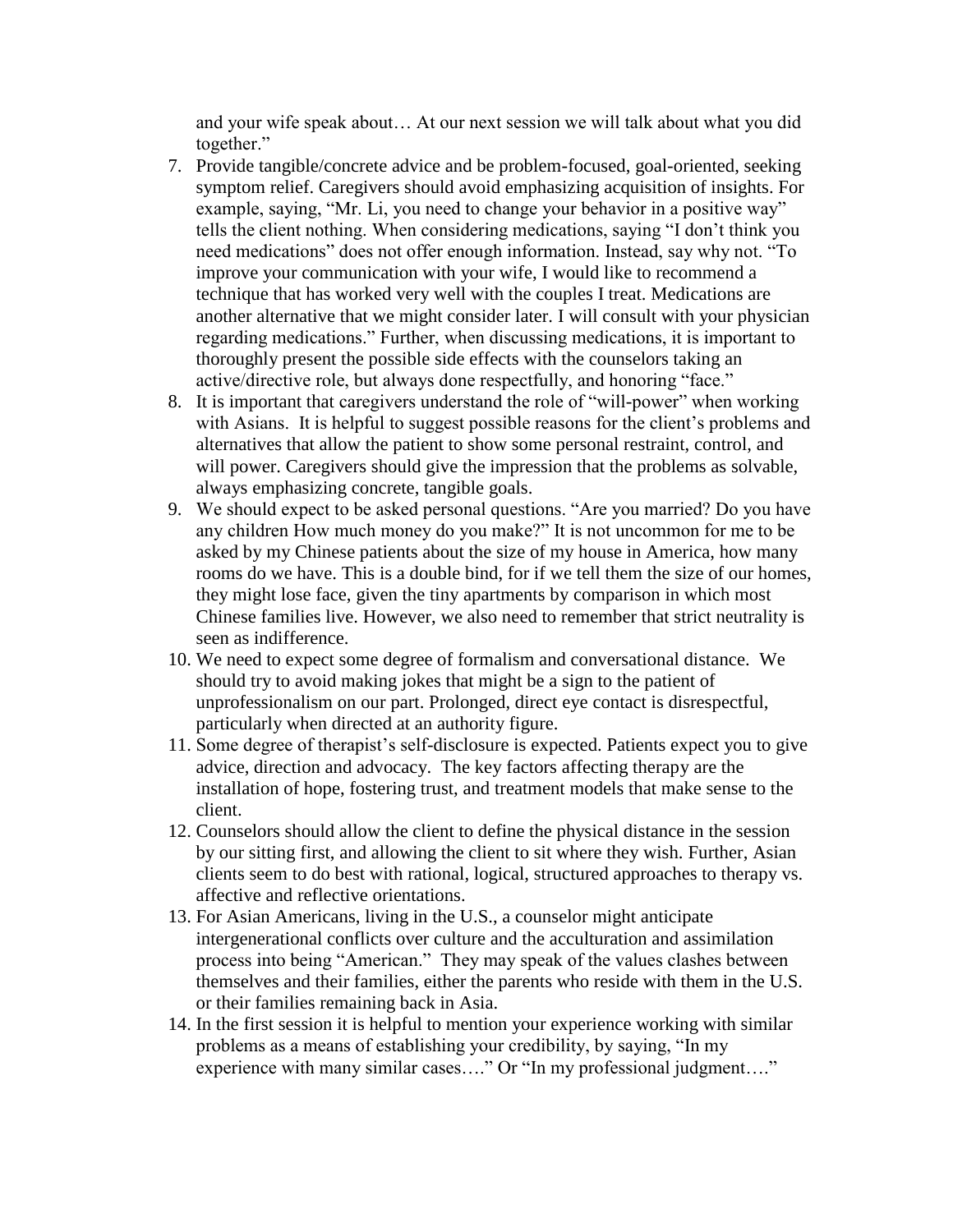- 15. When working with children or adolescents, in traditional Asian families, therapy that develops children's independence from parents is not recommended. Instead of saying, "What do you think about your problem" ask, "What do you think your father would say about the problem?" Reframing conflicts is helpful. For example, to a father who comes with his son for treatment, a counselor might say, "I understand you'd like your son to have a profession that would help the family's financial situation. Would you agree that your son would be happier if he selected a profession that is rewarding to him and the family?"
- 16. Divorce, in most Asian cultures, is still not socially acceptable. Although divorce is on the increase in many Asian nations, there remains a strong social taboo about marriage and divorce. Counselor should wait until the client raises the possibility of separation or divorce, and give legal information if requested by recommending legal counsel, and assist the family in finding new family support systems.
- 17. When treating Southeast Asian refugees (a growing population in America), we need to avoid questions about traumatic events, torture, and loss of loved ones, abuse or violence. Counselors should avoid pressing the client to say more about highly emotional, traumatic events in their past. It is important to reduce the client's stress as quickly as possible, and to know and recommend the culturally appropriate social services available to them.
- 18. We should not be surprised if the patient offers us food or a gift. They might communicate important issues through food rather than through words. They do not accept the western idea of "laying your cards on the table" but may reveal more about themselves by what they bring to counseling vs. what they say in counseling. Although westerners are taught in counseling school to not accept gifts from patients, we need to respect the potential loss of face to the client if we decline their gracious gift.

# **Treatment Phases**

In the beginning phase of treatment, the counselor needs to engage the family and patient in the process by the following steps:

- We should make the initial appointment with the family "decision-maker;"
- We need to explain the role of the helper to the patient and their family;
- Counselors might form initial social and cultural connections whenever possible;
- We should be especially aware of shameful words regarding mental health and addiction;
- Counselors need to assess the patient's readiness for change and involve the family members in treatment whenever possible; and,
- We should set mutual goals with the patient and their family members.

After the initial phase of treatment, the following steps should be taken;

- We need to focus primarily on the problems presented, avoiding interpretations;
- We should apply a psycho educational approach as much as possible;